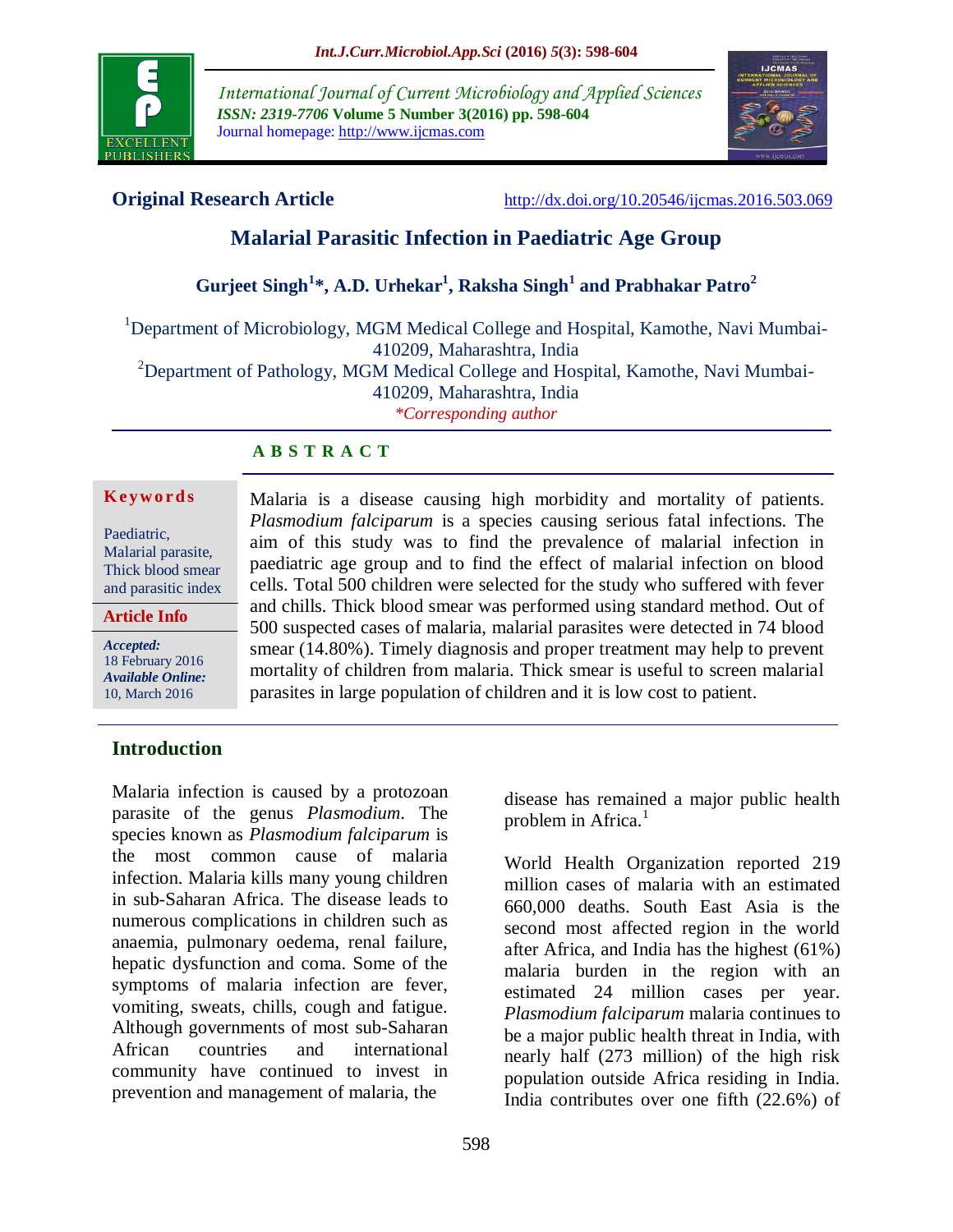clinical episodes of *P. falciparum* globally. About 80% of malaria cases reported in the country is confined to areas consisting of 20% of the total population, who reside in tribal, hilly, difficult and inaccessible areas. 2

Malaria remains a leading cause of childhood morbidity and mortality worldwide, accounting for 7% of deaths in children younger than five years of age. In the past few years two of the largest clinical trials ever conducted in African children with severe malaria (SM) have concluded. both holding major implications for treatment guidelines.<sup>3</sup>

Malaria is an ancient scourge of humanity. Although almost eradicated from industrialized nations, malaria continues to take a heavy toll of life and health in a substantial part of the world. Almost half the world's population lives in countries where the disease is endemic, and almost every country in the world encounters imported malaria. Children are the worst affected, especially children aged 6 months to 5 years. In parts of the world where malaria is endemic, it may cause as many as 10% of all deaths in children. Malaria in children younger than age 5 years carries the worst prognosis in endemic areas. In a nonimmune population, malaria is equally deadly at all ages. Repeated attacks of malaria can lead to chronic anemia, malnutrition, and stunted growth. Acidosis, seizures, impaired consciousness, renal impairment, and preexisting chronic diseases are associated with poor outcomes in children with severe malaria. Other markers of poor outcomes are hyperparasitemia, respiratory distress, young age, severe anemia, and hypoglycemia.<sup>4</sup>

# **Materials and Methods**

This prospective and analytical study was carried out at Microbiology and Pathology Laboratory, Mahatma Gandhi Mission Hospital, Kalamboli, Navi Mumbai, India, over a period of one year from January 2013 to December 2013. Chi-square test, Z tests and SPSS (version 17) software was used for statistical analysis. A total of 500 samples collected from clinically suspected cases of malaria of all the paediatric age groups in both the sexes attending tertiary care hospital were included for study.

# **Ethical Clearance**

Ethical clearance was obtained from the Institutional Ethical committee of MGM Institute of Health Sciences (Deemed University), Navi Mumbai before starting the project. Written consent was taken prior sample collection from each participant and mother / care takers under five years age

# **Sample Collection**

The detailed history, clinical signs and symptoms were recorded in the proforma. 3- 5 ml venous blood was collected into Ethylene diamine tetra acetic acid (EDTA) tube (Becton Dickinson) under sterile precautions.

# **Laboratory Method**

Thick smears were prepared on a clean grease free glass slide. Dehaemoglobinized and stained with Leishman's stain (Lot No. 0000168288-HiMedia Laboratories Pvt. Ltd., India) according to standard procedure and observed under 100x oil immersion objective lens using paraffin oil. The numbers of malarial parasites (Plasmodium species) in thick smear were recorded. (Fig.  $1 \& 2$ ).

### **Results and Discussion**

Total 500 malaria suspected children were included in this study. Out of 74 positive samples parasitic index maximum found +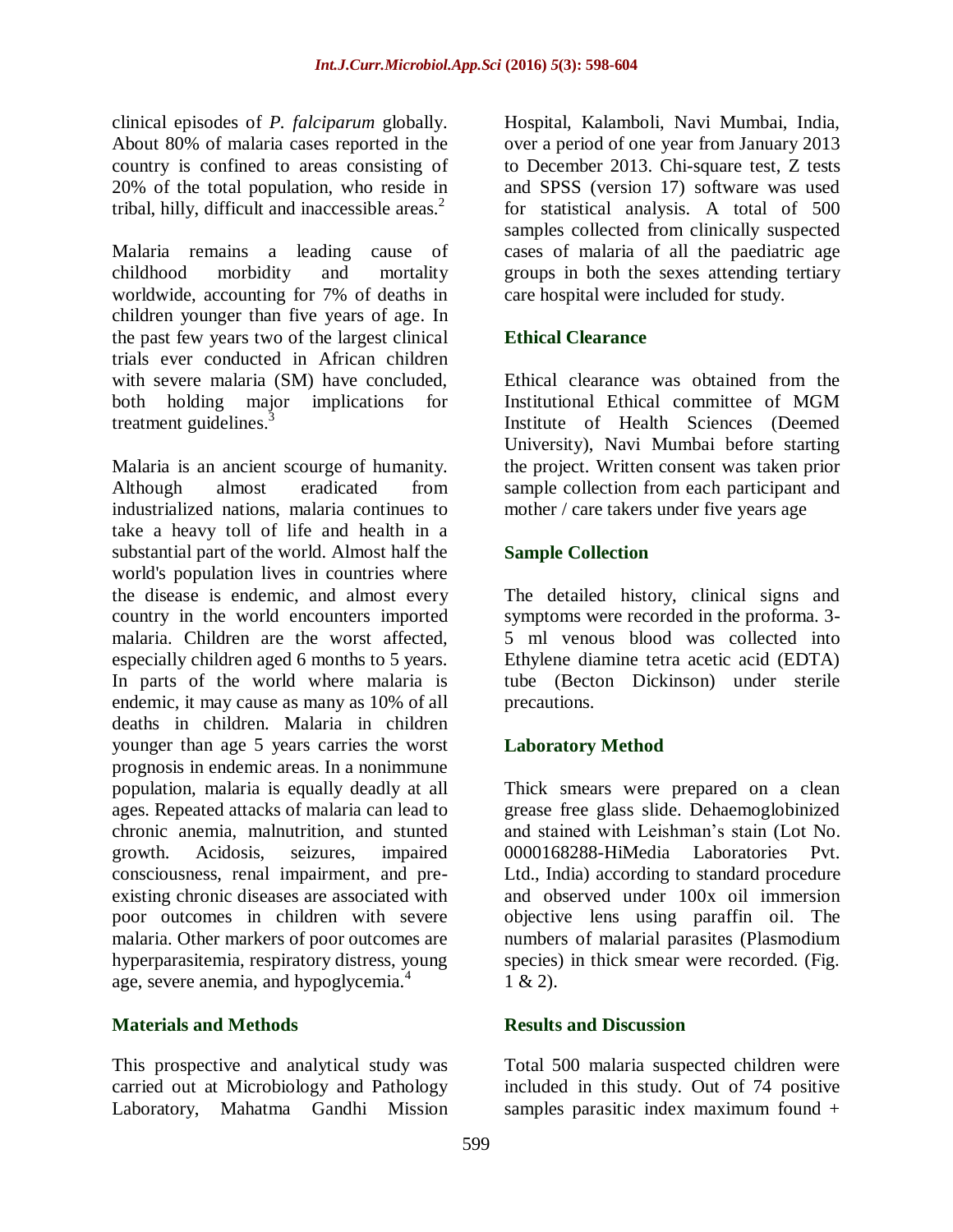in 41 samples i.e. (Trophozoite 41 and gametocytes 15), ++ in 24 samples (Trophozoite 24 and gametocytes 10) and

+++ in 9 samples (Trophozoite 9 and gametocytes 3).

#### **Table.1** Showing Parasitic Index

| <b>Parasite intensity</b> |  |  |
|---------------------------|--|--|
| Trophozoites              |  |  |
| Gametocytes               |  |  |

#### **Table.2** Showing Age Wise Distribution of Malaria

| Years      | No. of Patient | Percentages |
|------------|----------------|-------------|
| < 1        |                | 4.05%       |
| $1 - 3$ .  | 23             | 31.08%      |
| $4 - 6.$   | 18             | 24.32%      |
| $7 - 9.$   | 11             | 14.86%      |
| $10 - 12.$ | 19             | 25.68%      |
| Total      | 74             | 100%        |

### **Fig.1** Ring Trophozoite Stage of Malarial Parasites



**Fig.2** Gametocyte Stage of Malarial Parasites

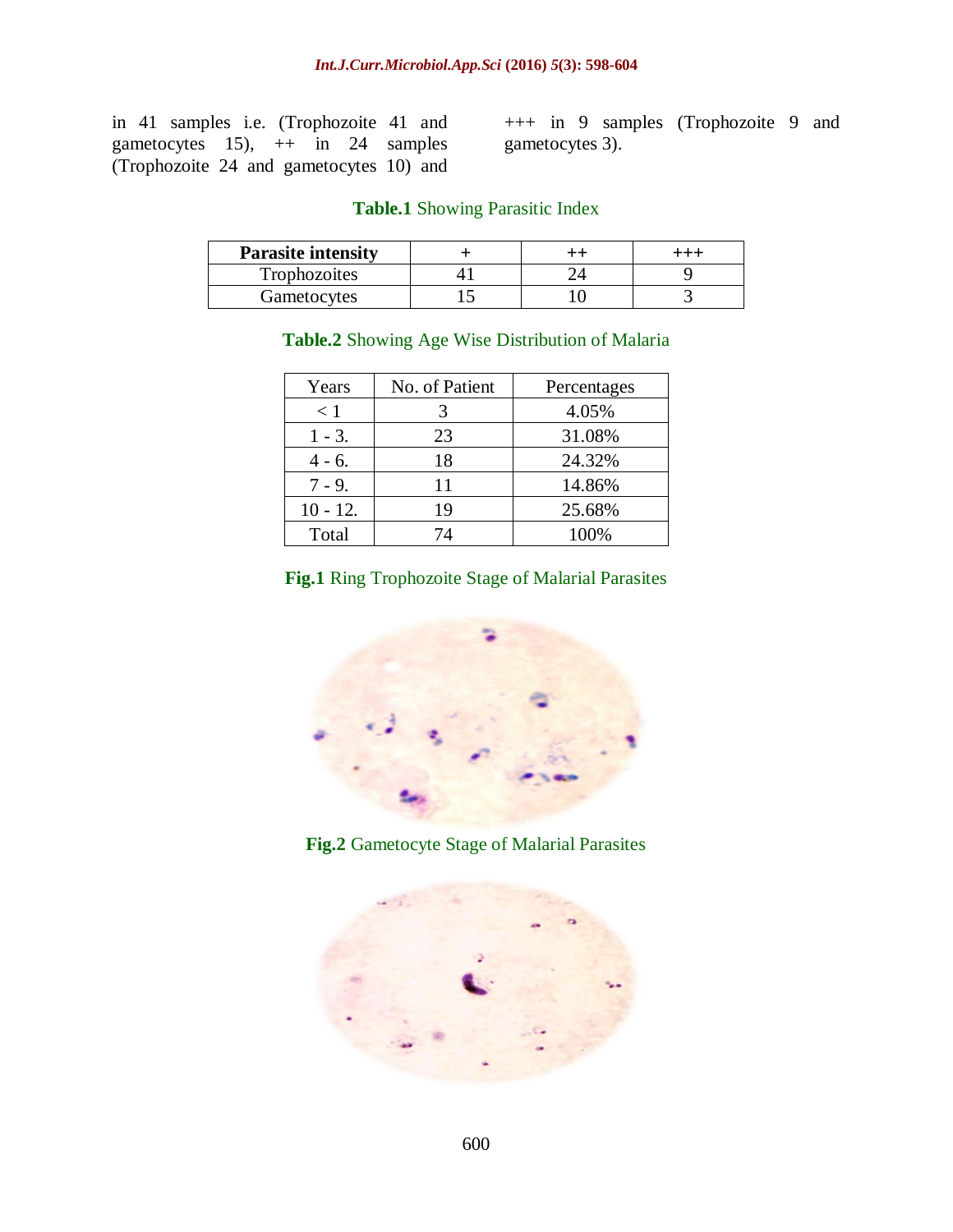

# **Fig.3** Prevalence of Malarial Infection in Children





# **Fig.5** Age Wise Distribution of Malaria

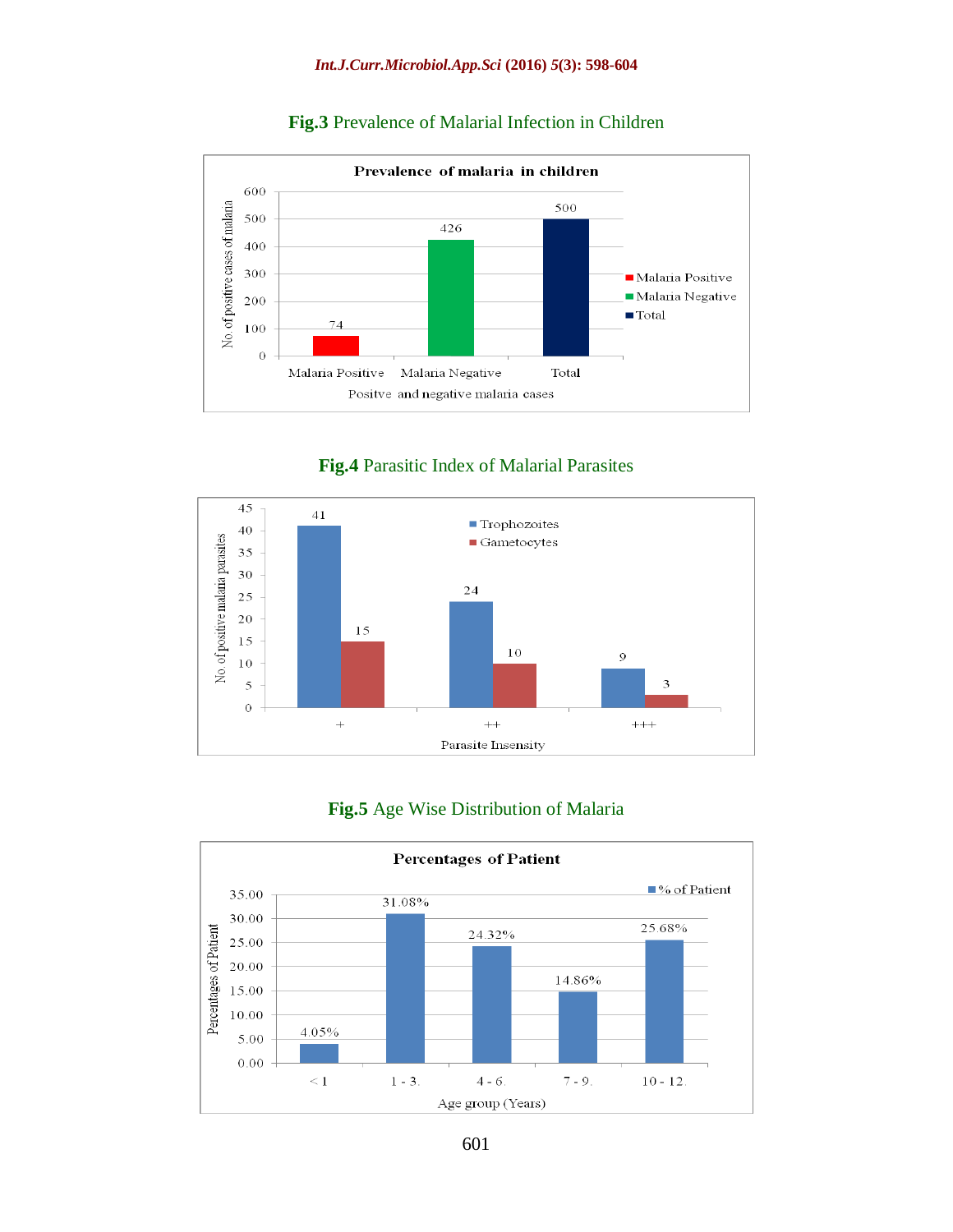

#### **Fig.6** Sex Wise Distribution of Malaria

#### **Intensity of Malaria Parasites in the Study**

 $+ = 10$  parasites per 100 thick film fields;  $++$  $= 100$  parasites per 100 thick film fields;  $+++ = 10$  parasites, per one thick film fields; and  $_{+++}$  = more than parasites per one thick film fields $5.6$ .

Malaria is one of the most important causes of direct or indirect infant, child, and adult morbidity and mortality in India. *P. vivax*  malaria is considered to be benign malaria with a very low case-fatality ratio; it may still cause a severe illness similar to *P. falciparum* malaria, especially in children.<sup>7,8</sup> Studies from Asia and the Pacific region have showed that *P. vivax* malaria responsible for large number patients admitted in hospital. 9,10-13 *P. vivax* being a benign infection and causing severe form of infection reported from India, $14$ Indonesia,  $15,16$  Papua New Guinea,  $17$  and Pakistan,<sup>18</sup> workers reported *P. vivax*  causing severe disease including deaths in hospitalized patients. A study from Venezuela also showed *P. vivax* associated with increasing deaths, particularly in children.<sup>19</sup>

In our study 74 out of 500 samples were positive for malarial infection (14.80%). (Fig.3) Out of 74 positive samples parasitic index were maximum found  $+$  in 41 samples i.e. (Trophozoite 41 and gametocytes 15), ++ in 24 samples (Trophozoite 24 and gametocytes 10) and  $++$  in 9 samples (Trophozoite 9 and gametocytes 3). (Table 1  $&$  Fig.4)

In our study maximum numbers of malarial infection were seen in age group 1 - 3 years (31.08%) followed by age group 10-12 years (25.68%) and 4-6 years (24.32%). (Table 2 & Fig.5) Sex wise distribution – more number of malarial parasites were seen in male 48/74 (64.86%) than female 26/74 (35.14%). The male to female ratio was 2:1. P value  $\approx$  0.05), statistically significant (Table 3 & Fig.6).

A study reported 102/179 (56.9%) prevalence in children. 64 (62.74%) were male and 38 (37.26%) were female. Male to female ratio  $2:1.^{20}$  Another study reported 38/1680 (2.26%) children tested positive for malaria on peripheral smear examination.<sup>21</sup> Another study reported that out of 5356 children suspected cases of malaria, 5100 (95.2%) were confirmed positive for malarial parasites by microscopic examination. Age wise 4119 (80.8%) were age group 0-6 years, with children aged 1 to 3 years being mostly affected. $^{22}$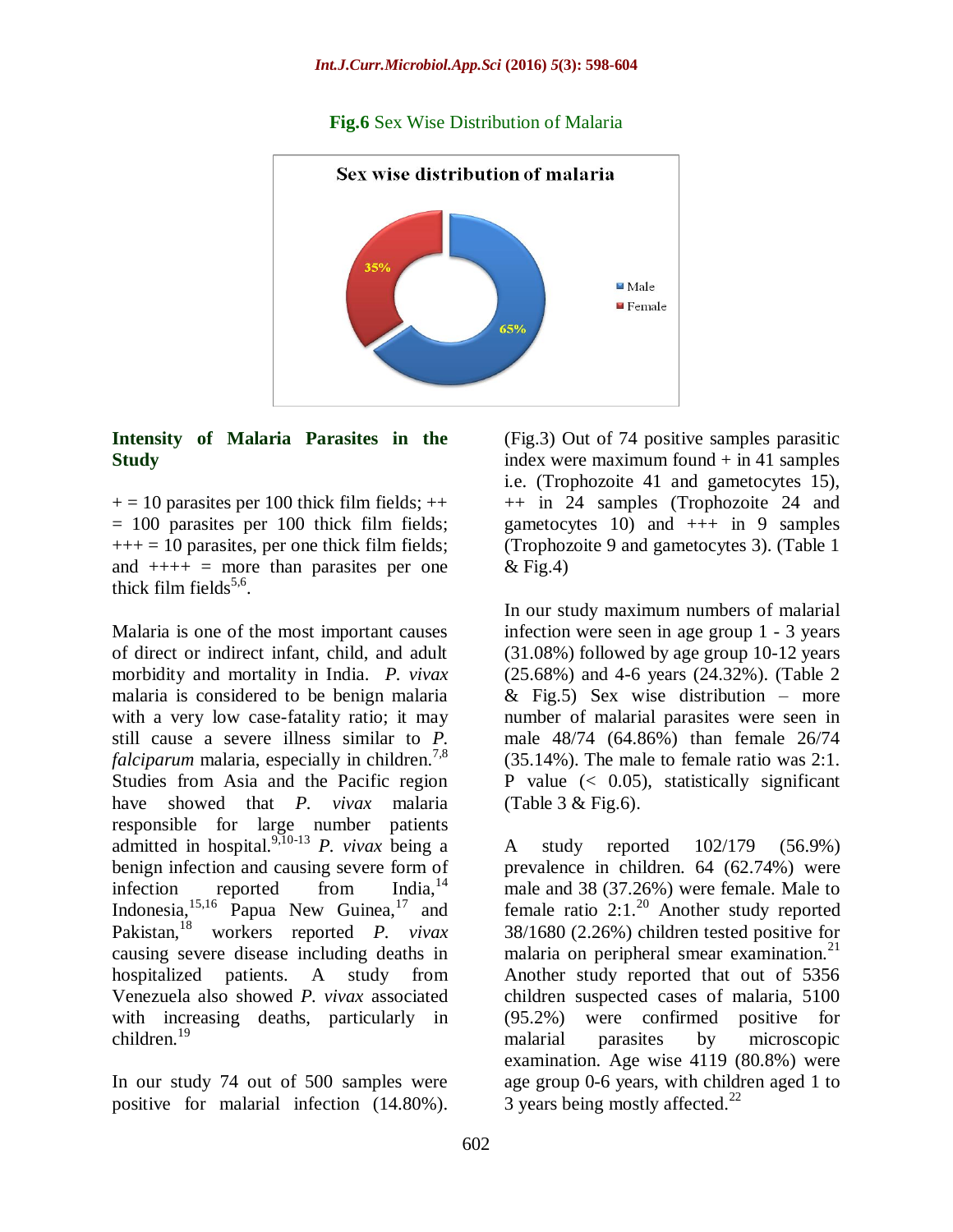In conclusion, Malaria can cause severe and fatal condition encountered in all age groups if not properly diagnosed and untreated. Thick smear is a useful to screen malarial parasites in large population of children i.e. in school, villagers, camp and it is low cost to patient.

# **Acknowledgement**

We are thankful to the technical staff of Microbiology and Pathology laboratory of Mahatma Gandhi Mission Hospital, Kalamboli, Navi Mumbai for their support during research work.

# **References**

- 1. Doreen N. Eugene-Ezebilo and Eugene E. Ezebilo. Malaria infection in children in tropical rainforest: assessments by women of Ugbowo Community in Benin City, Nigeria. Asian Pac J Trop Med 2014; 7(Suppl 1): S97-S103.
- 2. Qureshi I, Qureshi MA, Gudepu RK and Arlappa N. Prevalence of malaria infection among under five year tribal children residing in malaria endemic forest villages [v1; ref status: awaiting peer review, http://f1000r.es/4n4] F1000Research 2014, 3 :286 (doi: 10.12688/f1000research.5632.1)
- 3. Church and Maitland: Invasive bacterial co-infection in African children with Plasmodium falciparum malaria: a systematic review. BMC Medicine, 2014; 12:31. 10.1186/1741-7015-12-31.
- 4. [http://emedicine.medscape.com/article/9](http://emedicine.medscape.com/article/998942-overview#a3) [98942-overview#a3](http://emedicine.medscape.com/article/998942-overview#a3)
- 5. Bruce-Chwatt LJ. *Essential malariology*. II edn. London: William Heinemann Medical Books 1985; p. 265.
- 6. Olsen I, Magnussen P, Onuma JH, Andraessen J, Frilis H. The contribution of hookworm and other parasitic

infections to haemoglobin and iron status among children and adults in western Kenya. *Trans R Soc Trop Med Hyg* 1989; *92*: 643–9.

- 7. World Health Organization, 2008. World Malaria Report 2008. Geneva, Switzerland: World Health Organization, 9-15.
- 8. WHO, 2000. Severe falciparum malaria. Trans R Soc Trop Med Hyg 94 (1Suppl): S1-S90.
- 9. Luxemburger C, Ricci F, Nosten F, Raimond D, Bathet S, White NJ, 1997. The epidemiology of severe malaria in an area of low transmission in Thailand. Trans R Soc Trop Med Hyg 91: 256- 262.
- 10. Gopinathan VP, Subramanian AR, 1986. Vivax and falciparum malaria seen at an Indian service hospital. J Trop Med Hyg 89:51-55.
- 11. Maitland K, Williams TN, Peto TE, Day KP, Clegg JB, 1997. Absence of malaria-specific mortality in children in an area of hyperendemic malaria. Trans R Soc Trop Med Hyg 91: 562-566.
- 12. Vannaphan S, Saengnetswang T, Suwanakut P, Kllangbuakong A, Klinnak W, 2005 . The epidemiology of patients with severe malaria who died at the Hospital for Tropical Diseases, 1991-2004. Southeast Asian J Trop Med Public Health 36: 385-389.
- 13. Carrara VI, Sirilak S, Thonglairuam J, Rojanawatsirivet C, Proux S, 2006. Deployment of early diagnosis and mefloquine-artesunate treatment of falciparum malaria in Thailand: the Tak Malaria Initiative. PLoS Med 3: e183.
- 14. Tripathy R, Parida S, Das L, Mishra DP, Tripathy D, Das MC, Chen H, Maguire JH, Panigrahi P, 2007. Clinical manifestations and predictors of severe malaria in Indian children. Pediatrics  $120: e454 - e460.$